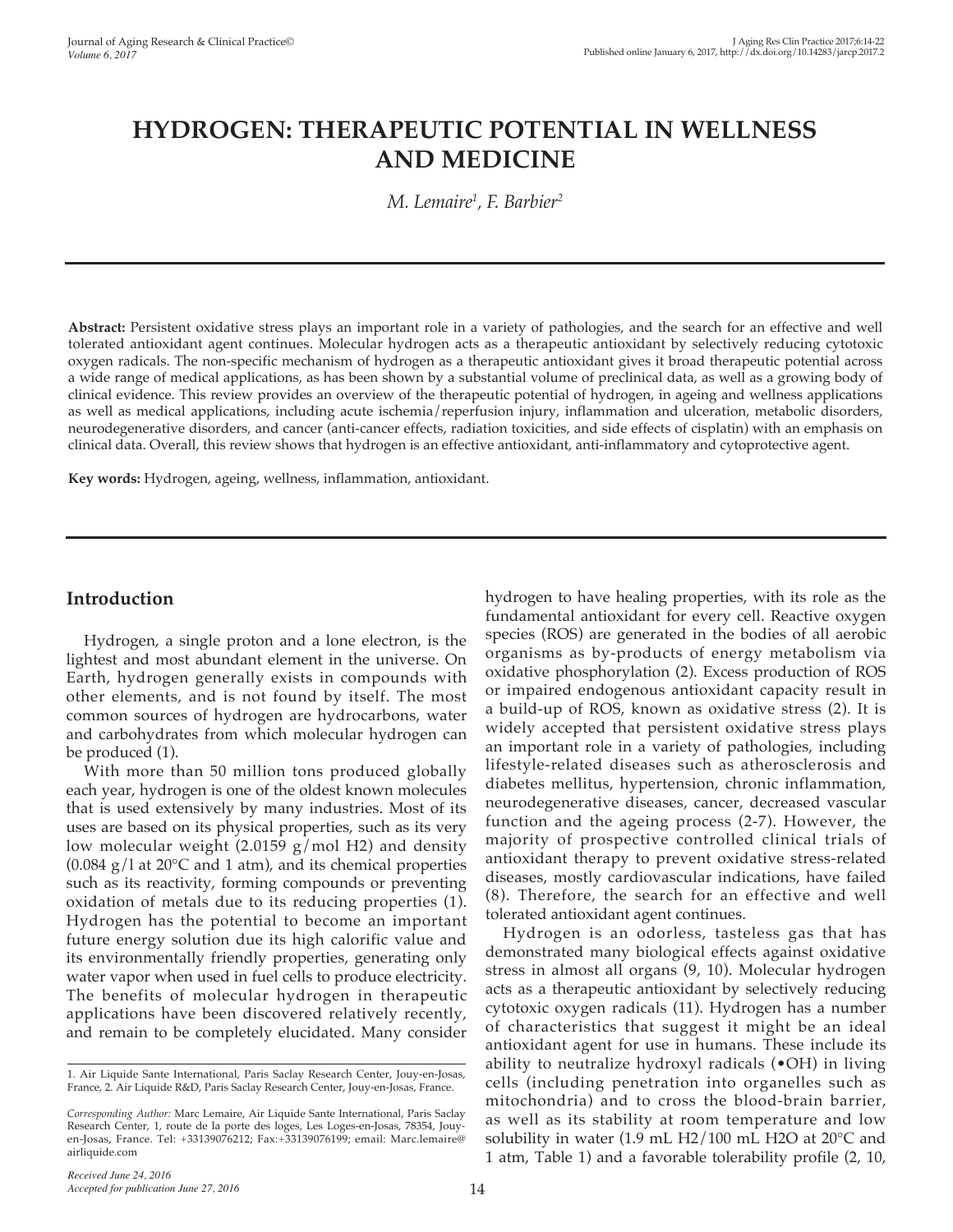| Units                                                                   | mg $\frac{H_{2\,\text{(gas)}}}{H_{2}O_{\text{(liquid)}}}$ | ml $\rm{H}_{_{2(gas)}}$ /100 ml<br>$H_2O_{(liquid)}$ | ppmw (part per million<br>weight) | mM (millimolar<br>concentration)<br>mmol $H_{2(gas)}$ /100 ml<br>H <sub>n</sub> O <sub>n</sub><br>(liquid) |
|-------------------------------------------------------------------------|-----------------------------------------------------------|------------------------------------------------------|-----------------------------------|------------------------------------------------------------------------------------------------------------|
| H <sub>2</sub> solubility in water <sup>*</sup> (20 $\degree$ C, 1 atm) | 0.16                                                      | 1.9                                                  | 1.6                               | 0.08                                                                                                       |
| H <sub>2</sub> enriched-water (drink, injection)<br>used in literature  |                                                           |                                                      | 10                                | 0.5                                                                                                        |

#### **Table 1** Solubility of hydrogen in water

\*From Young C.L., 1981 (18).

#### **Table 2**

Summary of the therapeutic advantages of hydrogen as an antioxidant

| <b>Physical and Chemical Properties</b>                                                                                                                                                     | Molecular Hydrogen Features                                                                                     |
|---------------------------------------------------------------------------------------------------------------------------------------------------------------------------------------------|-----------------------------------------------------------------------------------------------------------------|
| Low molecular weight                                                                                                                                                                        | Rapid and easy diffusion across cellular membranes to reach key intracellular<br>structures (e.g. mitochondria) |
| Small size, high diffusivity                                                                                                                                                                | Crosses the blood-brain barrier                                                                                 |
| Strong covalent bond between hydrogen atoms                                                                                                                                                 | Stability at room and body temperature                                                                          |
| H <sub>2</sub> molecule is non-polar                                                                                                                                                        | Slightly soluble in water at atmospheric pressure                                                               |
| Reducing agent - neutralizes toxic free radicals such as $\bullet$ OH                                                                                                                       | Selective antioxidant effects                                                                                   |
| Selective reducing agent - does not affect important ROS No effect on redox homeostasis<br>such as $\bullet$ O2- and H2O2                                                                   |                                                                                                                 |
| Reaction with the hydroxyl radical                                                                                                                                                          | Multiple mechanisms of action:                                                                                  |
|                                                                                                                                                                                             | - antioxidant                                                                                                   |
| Reaction with the hydroxyl radical; inhibition of -anti-inflammatory<br>lipopolysaccharide/interferon $\gamma$ -induced nitric oxide<br>production                                          |                                                                                                                 |
| Possibly via reducing/eliminating •OH and ONOO-                                                                                                                                             | - anti-apoptotic                                                                                                |
| Gas at room temperature                                                                                                                                                                     | Can be given via a variety of routes including oral, injection and inhalation                                   |
| Antioxidant, anti-inflammatory agent, anti-apoptotic agent                                                                                                                                  | Application across a wide range of wellness and medical applications                                            |
| Endogenous gas - no cytotoxicity                                                                                                                                                            | Well tolerated                                                                                                  |
| Dissolution concentration in water (less than 2 $\%$ v/v)<br>is well below the lower flammability limit of molecular<br>hydrogen $(4\% \text{ v/v})$ in air needed for reaction with oxygen | Biologically safe and inert with the body                                                                       |
|                                                                                                                                                                                             |                                                                                                                 |

•OH = hydroxyl radical; ROS = reactive oxygen species; ●O2- = superoxide; H2O2: hydrogen peroxide; ONOO-: peroxynitrite

12). The advantageous physical and chemical properties of hydrogen, in relation to its therapeutic benefits are summarized in Table 2. Therefore, hydrogen may be potentially useful in the many human diseases known to be associated with oxidative stress, and may have an important role in the prevention of ageing and in many wellness applications.

In addition to its role as an anti-oxidant, there is also evidence to suggest that molecular hydrogen has anti-inflammatory properties, via its reaction with the hydroxyl radical (•OH), which is generated during inflammation (13, 14). There is also evidence to suggest that hydrogen acts more directly on inflammation, via the inhibition of lipopolysaccharide/interferon γ-induced nitric oxide production, via modulation of signal transduction in macrophages (15). Hydrogen

may therefore also be therapeutically useful in the many inflammatory human diseases. Moreover, hydrogen has also been shown to prevent apoptosis, possibly via its ability to reduce or eliminate the hydroxyl radical (•OH) and peroxynitrite (ONOO-) (16).

Importantly, there are a wide variety of options for the administration of hydrogen, including inhalation as a medical gas, drinking of hydrogen-enriched water (dissolved hydrogen gas, created by exposing water to magnesium, by dissolving electrolyzed hydrogen into water, or by using high pressure to dissolve molecular hydrogen in water (16, 17)), taking a hydrogen bath, injection of hydrogen-enriched saline and use of hydrogen-enriched saline eye drops (12).

It is important to note that due to the low solubility of hydrogen in water (18), the resulting concentration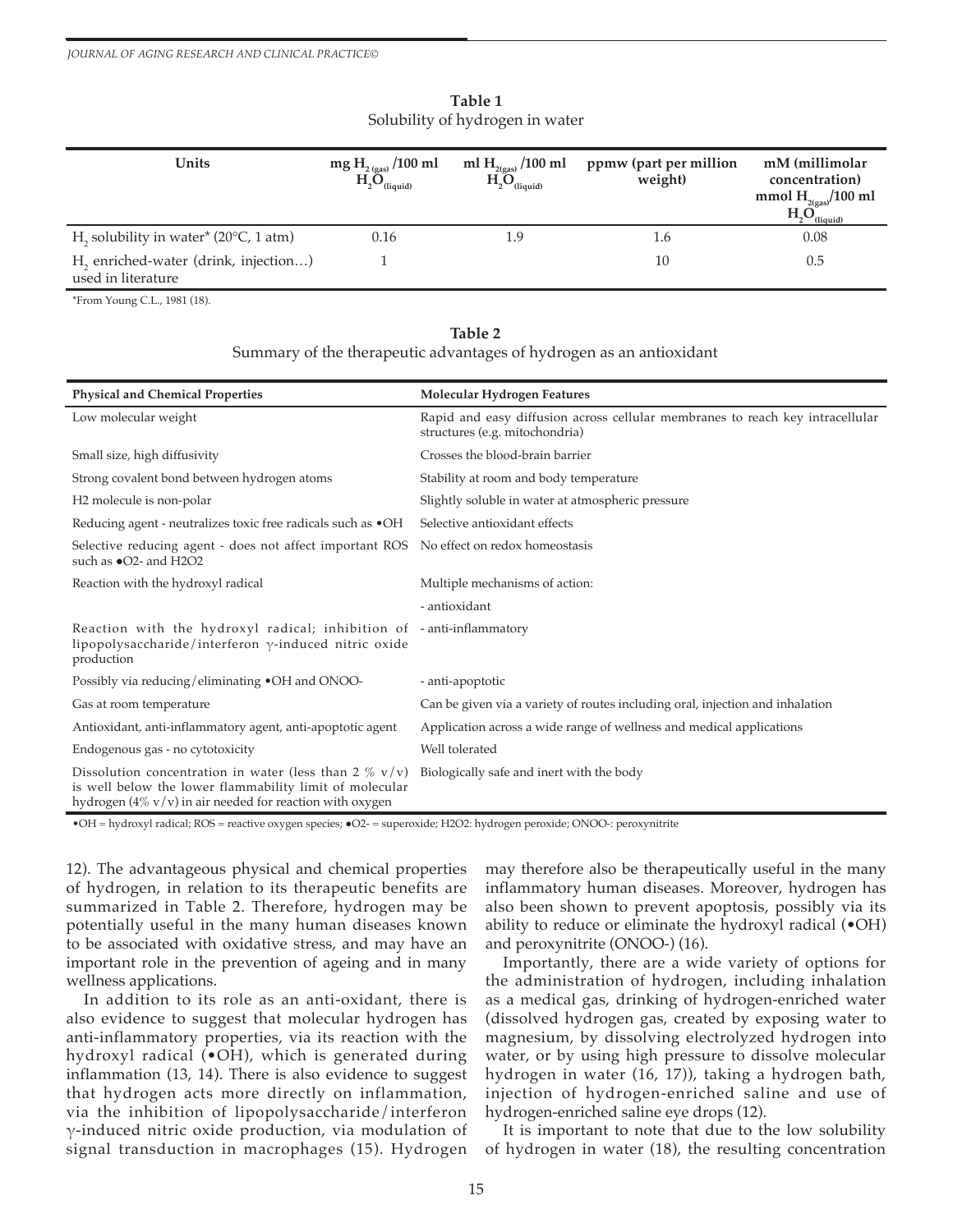of hydrogen less than 2  $\%$  v/v is much lower than the concentration of hydrogen  $(4\% \text{ v/v})$  needed to react with oxygen (1). As a result, hydrogen can be considered as safe and inert within the human body.

This review provides an overview of the therapeutic potential of hydrogen. Ageing and wellness applications are discussed first, followed by a variety of medical applications.

## **Ageing**

Free radicals and reactive oxygen species (ROS) produced by aerobic metabolism play important roles in signal transduction, but also cause damage in biological systems (19). These free radicals and ROS are known to play a role in many human diseases and to be involved in premature ageing (Sun X, 2015).

The search for a simple method to delay or halt the ageing process has been going on for centuries based on efficient anti-oxidant products. Growing evidence of the ability of hydrogen, either as a gas or solution, to scavenge and selectively inactivate ROS suggest that it could exert protective effects (20). Bathing every day for 3 months in waters containing molecular hydrogen (N=18) has been shown to decrease the oxidation-reduction potential (ORP) and increased the elasticity of human skin (21, 22).

The ORP of the skin is increased by sun exposure and by ageing (23), suggesting that a reduction in the ORP might have anti-ageing effects.

## **Wellness**

Hydrogen has been shown to be alkaline in water (24, 25). Hydrogen-rich alkaline water obtained by adding H2 to electrolyzed water reduces the pH, but the hydrogen itself that can be expected to be of benefit (26). This has important implications for the wellness industry leading to the development of a beverage or food supplement that is able to take advantage of this hydrogen-associated alkalinity.

## *Exercise performance and sports injury*

Exercise-induced production of free radicals is now a well-known phenomenon (27). The increased oxidative stress associated with exercise has the potential to diminish the overall beneficial effects that exercise has on wellbeing.

An open-label pilot study in 19 young, healthy men showed that daily intake of 2 L of hydrogen-enriched water (1.1 mM of dissolved hydrogen) for 7 days increased fasting and post-exercise blood pH, reflecting a reduction in exercise-associated acidosis, with no adverse effects (28). Athletes receiving 1 L of hydrogen water daily showed a significant decrease in the rates of perceived exertion during exercise testing (29), and an attenuation of increases in blood lactate levels and prevention of the post-exercise decrease in peak torque, an indicator of muscle fatigue (30).

To investigate the effects of hydrogen in the management of sports injuries, 12 professional athletes presenting within the first 24 hours after a muscle and tendon strain were randomized in a double-blind study to receive standard care alone (control) or in combination with oral hydrogen tables  $(2 g/day)$  and topical hydrogen-enriched packs (6 times per day for 20 minutes). Follow-up after 7 days showed that the addition of hydrogen significantly reduced plasma viscosity ( $p=0.002$ ) and limb circumference ( $p=0.04$ ). These results indicate that the addition of oral and topical molecular hydrogen to traditional first-line treatment is effective in the management of musculotendinous injuries (31).

# *Endothelial function*

The results of a study in healthy volunteers suggest that hydrogen might contribute to wellness via modulation of vascular vasomotor function secondary to suppression of subclinical vascular inflammation (32). Thirty minutes after drinking 530 mL of hydrogenenriched water (each 500 mL containing 3.5 mg of H2), healthy volunteers showed significantly improved flowmediated dilation in the brachial artery compared with subjects who drank placebo water (p=0.0221). Potential mechanisms proposed for this effect were neutralization of ROS to preserve NO bioavailability, and suppression of inflammatory pre-atherosclerotic events.

# **Medical applications**

## *Major syndromes*

*Acute ischemia/reperfusion injury*

## Stroke and myocardial infarction

For both stroke and myocardial infarction the successful treatment strategies to restore blood flow to ischemic tissue are associated with reperfusion injury. One mechanism thought to contribute to this negative outcome is the generation of ROS (33).

In an animal model, inhalation of 2% hydrogen prior to reperfusion has been shown to attenuate ischemia/ reperfusion injury (IRI) occurring during coronary artery reperfusion, with a significant reduction in infarct size, (41.6% vs 21.2%: p<0.05) (34). Hydrogen-rich saline (0.6 mM) reduced the apoptosis IRI, (TUNEL-positive cells: 15% vs 24%: p<0.05), decreased infarct size (9.8% vs 32.1%:  $p<0.01$ ) and improved heart function parameters 24 hours after reperfusion (35). Hydrogen-enriched saline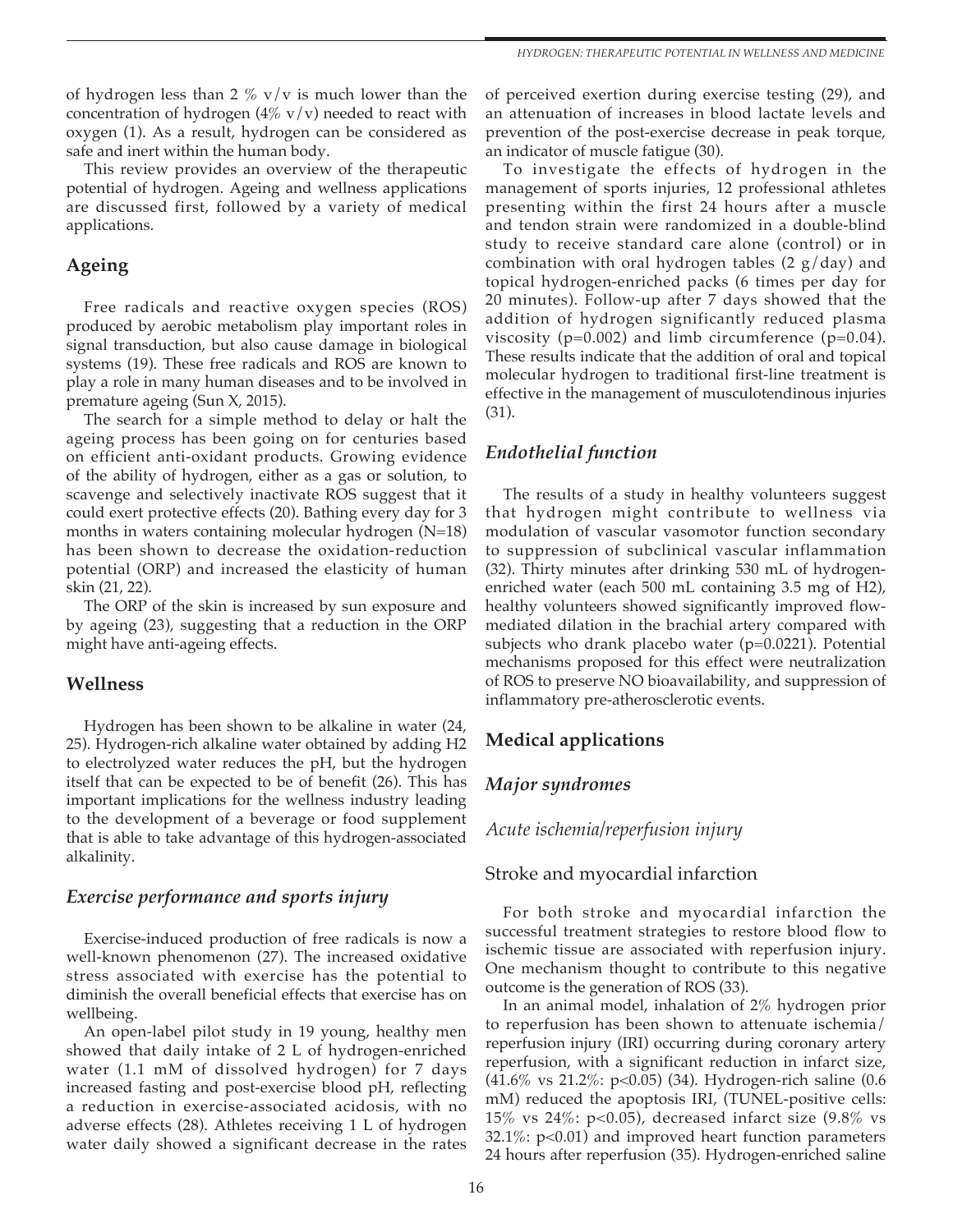(0.6 mM) has also been shown to decrease infarct size (p<0.05) as well as both oxidative stress and inflammation (36). In mice, inhalation of hydrogen (2%), alone and in combination with nitric oxide (NO), reduced infarct size after IRI. The hydrogen/NO combination was also associated with preservation of cardiac function after IRI (37). These findings suggest that patients may benefit from hydrogen inhalation as an add-on to percutaneous coronary intervention procedures.

ROS are generated during cerebral IRI and contribute significantly to brain injury. Inhalation of hydrogen at 2% to 4% during reperfusion decreased infarct volume in rats after middle cerebral artery occlusion and reperfusion (p<0.001); inhalation of hydrogen during ischemia had no effect on infarct size in this model (11), hence to have an effect, hydrogen must be used following reperfusion, as is the case for all organ protective molecules.

In experimental hepatic IRI, inhalation of hydrogen  $(1\%$  to  $4\%)$  and intraperitoneal injection of hydrogenenriched saline (2.5, 5 or 10 mL/kg) have both been associated with reductions in the severity of liver injury, improved liver function and decreases in markers of lipid peroxidation and inflammation (38, 39). Similar findings have been reported after treatment with hydrogen-rich saline (>0.6 mM) in rats subjected to renal IRI (40).

In a clinical setting, the addition of intravenous hydrogen-rich saline  $(>250 \mu \text{mol/L})$  to treatment with the hydroxyl radical scavenger/neuroprotective agent edaravone in acute brainstem infarction patients was associated with incremental improvements in magnetic resonance imaging (MRI) findings compared with the natural course: relative diffusion-weighted images (rDWIs), regional apparent diffusion coefficients (rADCs), and pseudo-normalization time of rDWI and rADC were all improved with the combined infusion of hydrogen and edaravone (41).

## Cardiac arrest and hemorrhagic shock

Intraperitoneal injection of hydrogen (10 or 20 mL/ kg) reduced neuronal injury and inhibited neuronal apoptosis in a rabbit model of cardiac arrest; these effects appeared to occur via reductions in oxidative stress indicators and enhanced antioxidant enzyme activity (42). Similar beneficial effects have been observed with inhalation of hydrogen (2% H2 and 98% O2) during cardiopulmonary resuscitation in a rat model of cardiac arrest, with treated animals having improved survival and fewer neurological deficits compared with animals who underwent therapeutic hypothermia (43).

The anti-inflammatory, antioxidant and beneficial effects of hydrogen have also been documented in a number of other acute oxidative stress settings, including a rat model of uncontrolled hemorrhagic shock, where hydrogen-rich saline (>0.6 mM) had better activity when administered via the intravenous versus intraperitoneal route (44).

# Organ transplantation

Preclinical data show that the antioxidant effects of hydrogen therapy are evident in organ transplantation models. In a rat model of renal transplant, treatment with hydrogen-enriched water versus regular water reduced chronic allograft nephropathy and improved overall post-transplant survival; these effects appeared to be secondary to reductions in oxidative stress-induced tissue damage (45). Hydrogen-enriched water (0.5 or 0.6 mM) has also been shown to protect rat cardiac allografts from oxidative injury and inflammation-associated deterioration, with significant reductions in markers of oxidative injury and of inflammation  $(p<0.05)$ , thereby increasing allograft survival (46). Moreover, hydrogenenriched water (0.55–0.65 mM) inhibited intimal hyperplasia and reduced oxidative damage in arterialized vein grafts in rats (47). Inhaled hydrogen (2%) appears to have beneficial effects in models of lung and intestinal transplantation, including improved spontaneous muscle contractile activity, reduced expression of inflammatory mediators and oxidative injury, prevention of IRI and improved graft survival (48, 49).

# *Inflammation and ulceration*

The anti-inflammatory effect of hydrogen is related to the inhibition of the production of ROS and the release of pro-inflammatory cytokines.

In a rat model of ulcerative colitis (UC), intraperitoneal injection of hydrogen-enriched saline (0.6 mM) was shown to reduce weight loss and diarrhea, as well as alleviate colonic mucosal damage (50). Furthermore, hydrogen-enriched saline was also associated with inhibition of the increased expression of vascular endothelial growth factor seen in this UC model.

In another study, four patients with acute erythematous skin disease were found to experience rapid and significant improvements in symptoms after intravenous treatment with 500 mL of hydrogen-enriched water, with no subsequent recurrence (51).

Hydrogen enriched water (600 mL/day: 0.8–1.3 ppm) improved pressure ulcers in 12/22 (55%) of hospitalized elderly patients. The responders had a significant reduction in hospital stay (113.3 days vs 155.4 days; p<0.05) and in the number of pressure ulcers (28.1% reduction) compared with the subgroup of patients for whom hydrogen treatment was not effective. Both groups of hydrogen-treated patients showed a significant reduction in wound size from baseline, which was greater in the effective group. The results of parallel in vitro studies led study investigators to suggest that the beneficial effects of hydrogen therapy were secondary to type-I collagen construction in dermal fibroblasts and/ or promoted mitochondrial reducing ability and ROS repression in epidermal keratinocytes (52).

Twenty patients with rheumatoid arthritis (RA), drank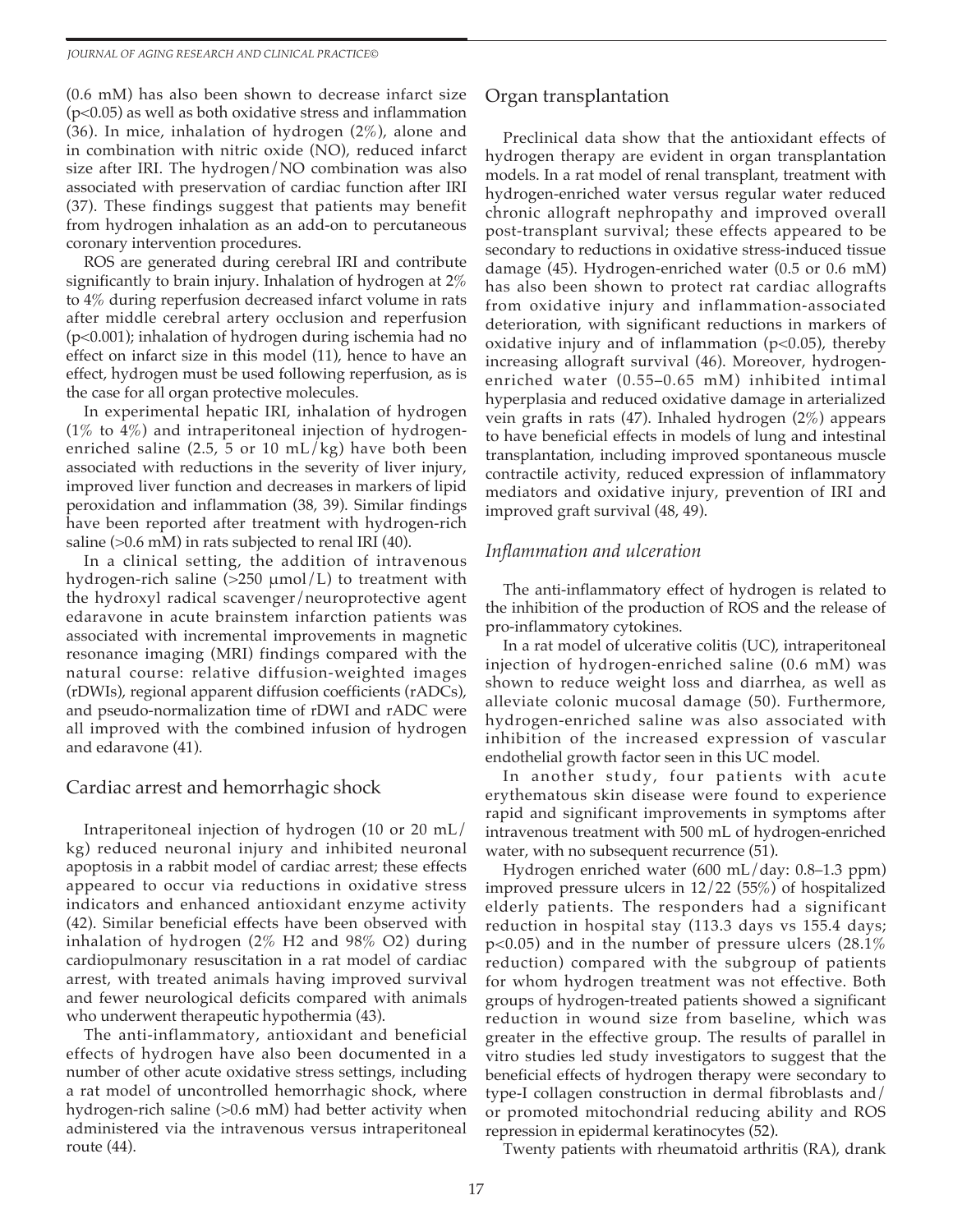530 mL of hydrogen-rich water (4–5 ppm) every day for 4 weeks in addition to regular RA medication. This treatment period was followed by a 4-week washout then another 4 weeks of treatment (53). There was a mean decrease of 14.3% from baseline in 8-hydroxyguanine (8-OHdG is a standard biomarker for oxidative stress) during the first 4 weeks of treatment  $(p<0.01)$  and after the second period of hydrogen-enriched water therapy the reduction in 8OHdG levels was  $15.1\%$  (p<0.01 vs baseline). Disease activity scores significantly decreased in  $18/20$  patients during the first 4-weeks (p<0.01) and remained lower than baseline levels at the end of the 4-week washout phase. At study end, 16 patients had improved disease activity scores and nine patients achieved remission. Four patients had not received any previous RA treatment and all achieved remission during the 12-week study. Apart from increased urinary frequency due to an increased fluid intake, no adverse effects of hydrogen were observed, suggesting that hydrogen water might be a useful addition to conventional therapy in patients with RA (53, 54).

#### *Metabolic disorders*

Oxidative stress plays a role in the development of type 2 diabetes mellitus, suggested by accumulation of molecular hydrogen in the liver with glycogen after oral administration of hydrogen water in rats (55), making this another possible target for hydrogen therapy. The consumption of hydrogen-enriched water reduced oxidative stress in the liver, improved fatty liver in mice with diabetes and in those with diet-induced obesity reduced plasma glucose and triglyceride levels, attenuated body weight gain, and stimulation of energy metabolism (55).

Patients with type 2 diabetes or impaired glucose tolerance were included an 8-week randomized, doubleblind, crossover study of hydrogen-enriched water (1.2  $\pm$  $0.1 \text{ mg/L}$  (56). Hydrogen was associated with significant reductions in levels of modified LDL cholesterol, small dense LDL and urinary 8-isoprostanes, plus smaller reductions in serum levels of oxidized LDL and free fatty acids and increased plasma levels of adiponectin and extracellular-superoxide dismutase (56).

Hydrogen-enriched water or saline (>0.6 mM) has been shown to contribute to atherosclerosis prevention in apolipoprotein-E knockout mice (57, 58) and improved plaque stability (59). Additionally, ad libitum access to hydrogen-enriched water (>0.8 mM) ameliorated pulmonary arterial hypertension in a rat model (60), and intraperitoneal administration of hydrogenenriched saline (>0.6 mM) reduced oxidative stress and attenuated left ventricular hypertrophy in spontaneously hypertensive rats (61).

Three clinical trials have assessed the effects of hydrogen treatment in the metabolic syndrome setting. After 10 weeks of hydrogen water (0.2–

0.25 mM), significant reductions from baseline were seen in serum levels of total and low-density lipoprotein (LDL) cholesterol, apolipoproteins B and E, and malondialdehyde (MDA; an indicator of lipid peroxidation). Improvements were also seen in oxidation of LDL and high-density lipoprotein (HDL), and in LDL-mediated inflammation (62). In a similar group of potential metabolic syndrome patients, consumption of 1.5–2L of hydrogen-enriched water (0.55–0.65 mM) per day for 8 weeks increased HDL cholesterol levels and decreased the total cholesterol/HDL cholesterol ratio compared with baseline (63).

## *Neurodegenerative diseases*

Evidence of increased levels of ROS have been found in post-mortem samples of brain tissue samples from patients with neurodegenerative diseases (3). There are a number of factors that make the brain particularly susceptible to oxidative stress, including its high metabolic rate and reduced capacity for cellular regeneration compared with other organs (3, 64).

Consumption of hydrogen-enriched water (>0.6 mM) ad libitum suppressed increases in oxidative stress markers and improved the proliferation of neural progenitor cells in a mouse chronic physical restraint model (65). Hydrogen-enriched saline reduced oxidative stress, inflammatory responses and amyloid-beta-induced astrocyte activation while improving learning and memory in a rat model of Alzheimer's disease (66).

In Parkinson's disease addition of hydrogen to drinking water (>0.4 mM or 0.08–1.5 ppm) prevented the development and progression of nigrostriatal degeneration and dopaminergic neuron loss (67, 68).

The efficacy of hydrogen-enriched water was assessed in a randomized, placebo-controlled, doubleblind, parallel clinical trial conducted as a pilot study in levodopa-treated patients with Parkinson's disease (69). Participants drank 1 L per day of hydrogenenriched water (prepared by dissolving 0.8 mM H2; n=9) or placebo water (n=8) for 48 weeks. Total Unified Parkinson's Disease Rating Scale (UPDRS) scores in the hydrogen-enriched water group improved during the study, whereas UPDRS scores in the placebo group worsened (p<0.05 at 48 weeks). Hydrogen-enriched water was well tolerated during the study and no adverse events were reported.

## *Spinal cord and brain injury*

Intraperitoneal administration of hydrogen-enriched saline (0.6 mM) to rats at the time of spinal cord injury, and at 24 and 48 hours after injury was associated with a reduction in the number of apoptotic cells, decreased oxidative stress, increased release of brain-derived neurotrophic factor, and improved locomotor function (70). Similar beneficial effects were observed in a rat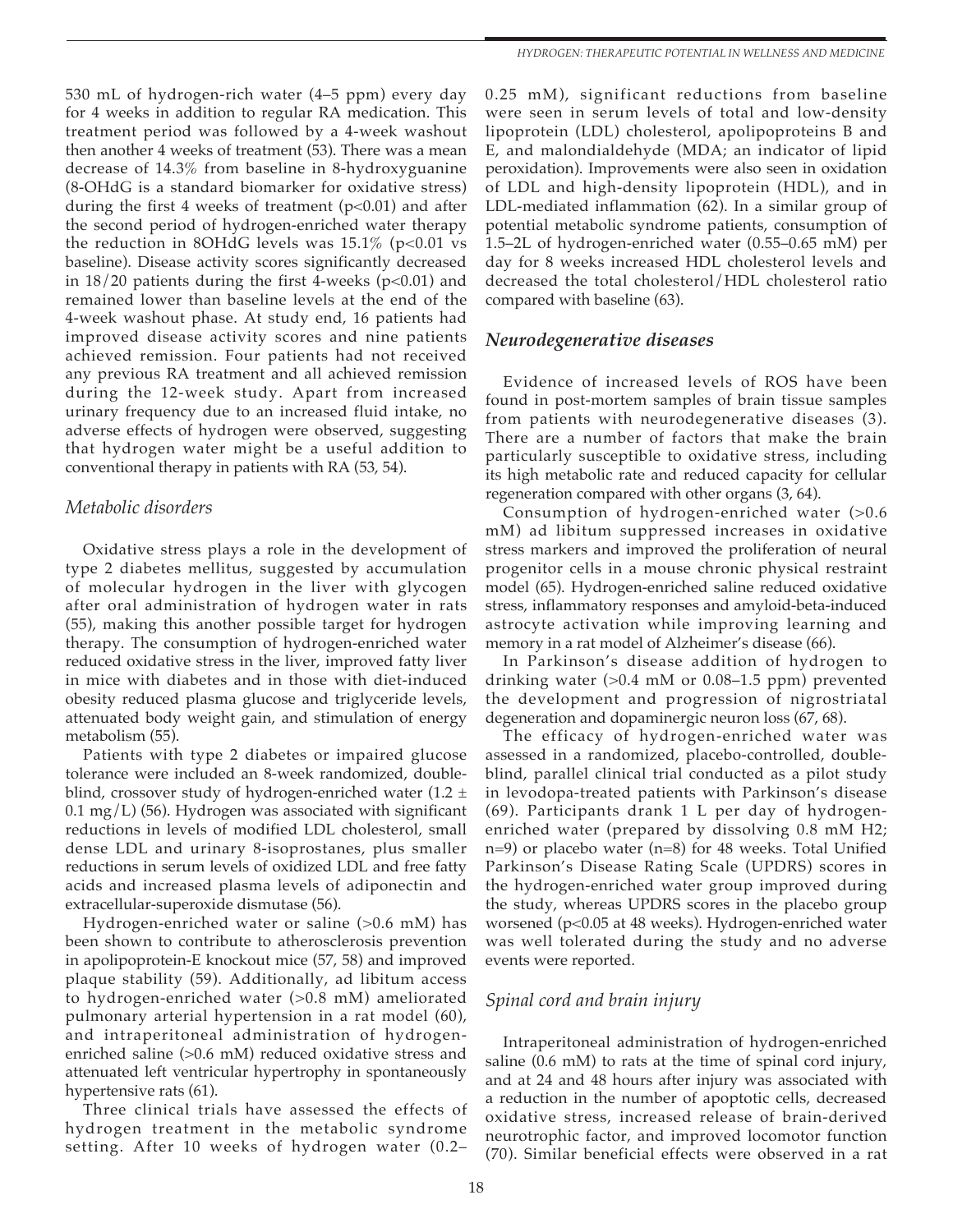model of traumatic brain injury (TBI) after treatment with 2% inhaled hydrogen in air (71). Hydrogen was administered from 5 minutes to 5 hours after TBI, and significantly attenuated TBI-induced increases in bloodbrain barrier permeability, brain edema, lesion volume and neurological dysfunction. These effects were thought to occur via increases in endogenous antioxidant enzyme activities (71). Reduction in brain edema and protection from the neurodegenerative changes associated with TBI has also been documented when hydrogen is added to drinking water (>1.6 mM), starting 24 hours before TBI. In particular, expression of genes relating to oxidation, neuroinflammation and carbohydrate metabolism was effectively reversed by hydrogen water (72).

#### *Cancer*

#### *Anti-cancer effects*

The production of ROS by human cancer cells is higher than that for normal cell lines (73). In addition, elevated levels of ROS appear to play a role in the signaling cascades that trigger and maintain the oncogenic phenotype of cancer cells (74), and may contribute to DNA damage, and cell proliferation, migration and survival (75). Therefore, the possible anticancer effects of hydrogen, alone or in combination with traditional therapy, are the subject of growing research (76).

In an in vitro study, hydrogen-enriched water (1.0–1.3 ppm) supplemented with platinum nanocolloid showed rapid antioxidant effects and preferentially inhibited clonal growth of human tongue carcinoma cells compared with normal cells (77). Hydrogen-enriched water has also been shown to increase the inhibitory effects of the chemotherapy agent fluorouracil on colon cancer cells (76). In a mouse model of colon cancer, hydrogenenriched water ( $\approx 0.8$  mM) significantly increased survival compared with placebo water treatment, and survival was increased to an even greater extent when hydrogenenriched water was combined with fluouracil (76).

#### *Radiation toxicities*

Radiotherapy is associated with radiolysis of H2O to •OH, which contributes to a range of adverse effects (33). The results of one preclinical study showed that hydrogen-enriched saline (>0.6 mM) protects cells against radiation-induced toxicity and ameliorates intestinal injury caused by radiation (78). Another showed that hydrogen-enriched saline (>0.6 mM) markedly reduced ROS levels after radiation and protected against radiation-induced immune dysfunction (79), while a third indicated that treatment with hydrogen-enriched saline (0.6 mM) before ionizing radiation could provide partial protection of both spermatogenesis and hematopoiesis (80). Hydrogen has been proposed as a possible

preventive strategy for radiation pneumonitis because of its ability to quickly scavenge free radicals produced by irradiation of the lungs (81).

The effects of drinking hydrogen-enriched water were investigated in a randomized, placebo-controlled study of patients receiving radiotherapy for liver tumors (82). Treatment with 1.5–2L hydrogen-enriched (0.55–0.65 mM) or placebo water was started on the first day of radiation treatment and continued for 6 weeks. Drinking hydrogenenriched water prevented the marked increase in total serum hydroperoxide associated with radiotherapy, and attenuated the radiation-related reduction in serum antioxidant activity. Patients in the hydrogen-enriched water group reported significantly less loss of appetite and fewer taste disorders compared with those receiving placebo. Importantly, hydrogen-enriched water had no effect on the efficacy of radiotherapy (82).

#### *Side effects of cisplatin*

Based on the results of an in vivo study, hydrogen also has the potential to alleviate chemotherapy-associated toxicity. Two administration routes (oral hydrogenenriched drinking water [0.8 mM] and inhaled hydrogen [1%]) were assessed in mice receiving cisplatin (83). Both forms of hydrogen improved survival, reduced body weight loss and ameliorated cisplatin-induced nephrotoxicity compared with control, although the effects of drinking hydrogen-enriched water appeared to be less than those of inhaled hydrogen with respect to prevention of severe nephrotoxicity. The anti-tumor efficacy of cisplatin was unaffected by concomitant administration of hydrogen by either route (83).

#### *Other medical applications*

#### *Dermatomyositis and mitochondrial disease*

The effects of drinking hydrogen-enriched water (0.5 ppm) were assessed in patients with muscle diseases (84). An open-label study was conducted in 14 patients who drank 1 L/day of hydrogen-enriched water for 12 weeks. Patients with mitochondrial myopathies (MM) and patients with progressive muscular dystrophy showed decreases in the lactate-to-pyruvate ratio (p<0.05), and those with polymyositis/dermatomyositis had a decrease in serum matrix metalloproteinase-3 and triglyceride levels (84). Subsequently, a randomized, double-blind, placebo-controlled, crossover study in 22 patients with dermatomyositis (n=10) or MM (n=12) investigated the effects of drinking 0.5 L/day of hydrogen-enriched water for 8 weeks. Treatment was associated with significant improvement in serum lactate in MM patients, but there were no objective changes in clinical symptoms in this or the open-label study (84). Some patients did report subjective improvements in fatigue, diarrhea and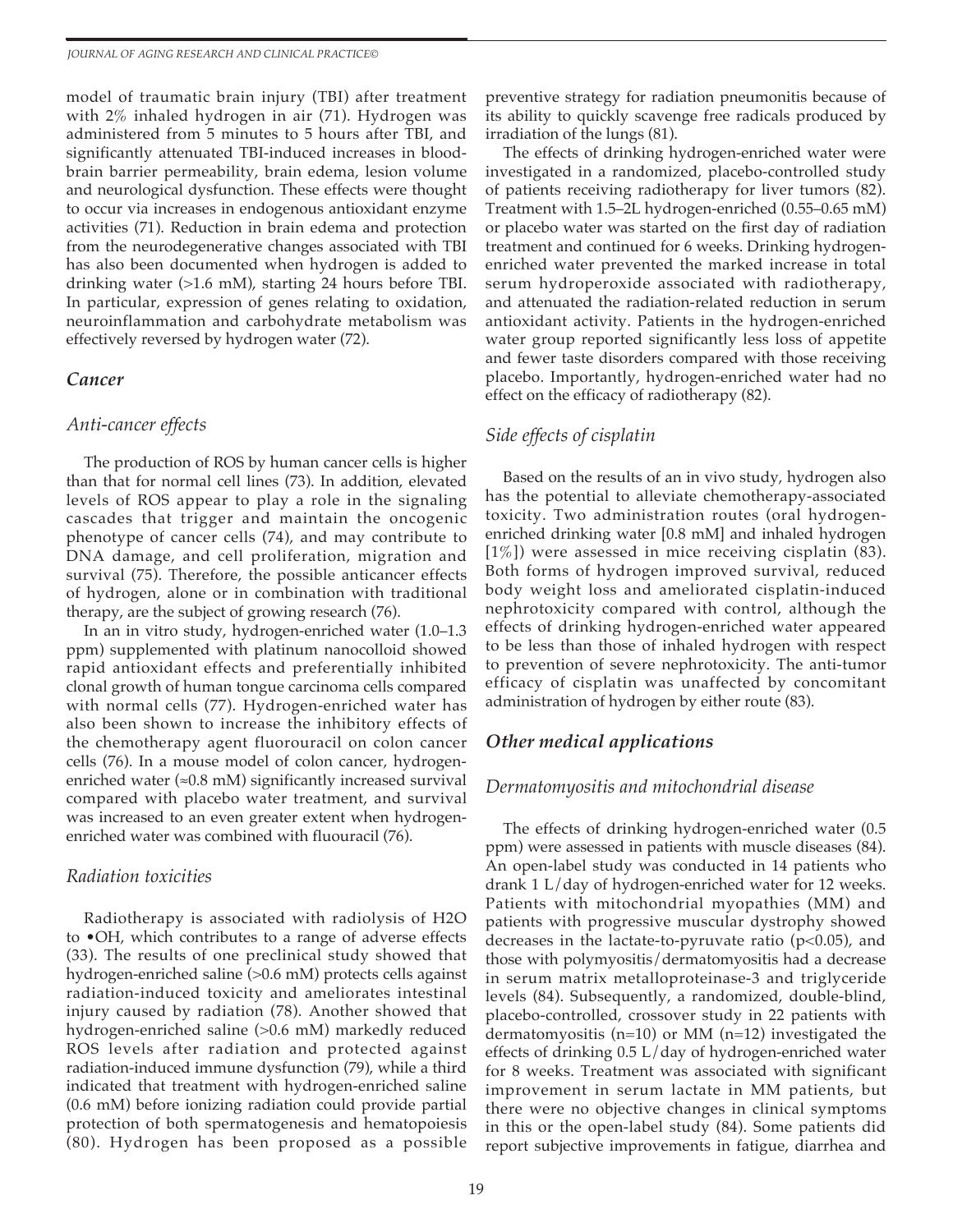*HYDROGEN: THERAPEUTIC POTENTIAL IN WELLNESS AND MEDICINE*

myalgia, but these were not consistent or statistically significant suggesting that the hydrogen dosage used may have been insufficient. It was suggested that  $>1$  L/ day of hydrogen-enriched water may be required to achieve beneficial effects (84).

#### *Hemodialysis*

The effects of using hydrogen-enriched water as a hemodialysis solution have been investigated in two clinical trials. In the first, regular hemodialysis patients received one month of treatment using a standard solution followed by another month of treatment using hydrogen-enriched water (99 parts per billion [ppb]) as the dialysis solution (85). Hemodialysis with both the standard and hydrogen-enriched water solutions was effective at reducing blood pressure. Compared with standard solution, hydrogen-enriched water was associated with preserved cellular viability of polymorphonuclear leukocytes, resulting in better ability to generate superoxide anions. Use of hydrogenenriched water during hemodialysis was feasible and well tolerated, with no symptomatic adverse events observed during the study period (85). The second clinical trial included a larger number of patients  $(n=21)$ dialyzed with hydrogen-enriched solution (average H2 levels ranged from 48 ppb to 210 ppb) over a longer period of time (6 months) (24). Once again, hemodialysis with hydrogen water had a good tolerability profile and was feasible, and significant reductions in blood pressure were achieved after each hemodialysis session; these were greater when hemodialysis was performed with hydrogen versus standard solution. Significant decreases were also observed in the oxidant markers plasma myeloperoxidase and monocyte chemoattractant protein-1 (24). These results suggest that use of hydrogenenriched solutions during hemodialysis has the potential to ameliorate inflammatory reactions and improve blood pressure control.

## *Liver disease*

Lipid peroxidation plays an important role in the pathology of viral hepatitis and has been suggested as a major cause of liver injury (86). The addition of hydrogenenriched water (0.55–0.65 mM; three times daily) to standard treatment for 6 weeks in patients with chronic hepatitis B was associated with significant improvements in a number of oxidative stress parameters, including superoxide dismutase, glutathione S transferase, xanthine oxidase and malondialdehyde compared with both baseline  $(p<0.05)$  and the standard treatment only group (p<0.01) (87). There were trends towards improvements in liver function and reductions in hepatitis B virus DNA load in the hydrogen treatment versus routine treatment group, but these did not reach statistical significance (87).

#### *Respiratory system*

The role of oxidative stress in the development of acute lung injury is well established (33). In animal models, hydrogen-enriched saline and inhaled hydrogen (2%) reduced apoptosis, neutrophil infiltration, lipid membrane peroxidation, nuclear factor kappa B activation and proinflammatory cytokine levels (88-90).

## *Ocular effects*

There are a number of ocular diseases that have been shown to benefit from hydrogen treatment in preclinical studies. Hydrogen-enriched saline has been shown to have antioxidant effects and to protect against blue lightinduced retinal damage (91) and retinopathy associated with hyperoxia or diabetes (92, 93), and to prevent selenite-induced cataract (94).

## **Conclusion**

Hydrogen is an effective antioxidant, antiinflammatory and cytoprotective agent that selectively scavenges potent oxidants such as •OH and peroxynitrite in cells without affecting redox homeostasis. Key features of hydrogen as a therapeutic agent include selective reaction with highly reactive ROS, rapid diffusion into cells and onset of action, inert characteristics at body temperature in mammalian cells, an almost adverse event-free tolerability profile, the ability to administer therapy in a variety of ways to best suit the patient or indication being treated, and low cost. The non-specific nature of the effects of hydrogen mean that it has therapeutic potential across a wide range of medical applications, as has been shown by a good volume of preclinical data and a growing body of clinical evidence.

Accumulating data also show the potential for hydrogen as an anti-ageing solution and in wellness applications, particularly sports and injury. It is possible that drinking hydrogen-enriched water may become a novel and beneficial new rehydration strategy for athletes. Data from future clinical studies will help to better define the role of hydrogen in medical applications, exercise physiology and wellness strategies. Hydrogen has the potential to become a hugely important agent in many aspects of human health, particularly in reducing the effects of ageing.

*Disclosure:* Marc Lemaire and Françoise Barbier are employees of Air Liquide.

*Acknowledgements:* The authors would like to thank Marie Cheeseman and Nicola Ryan who provided medical writing assistance on behalf of Springer Healthcare Communications. This assistance was funded by Air Liquide..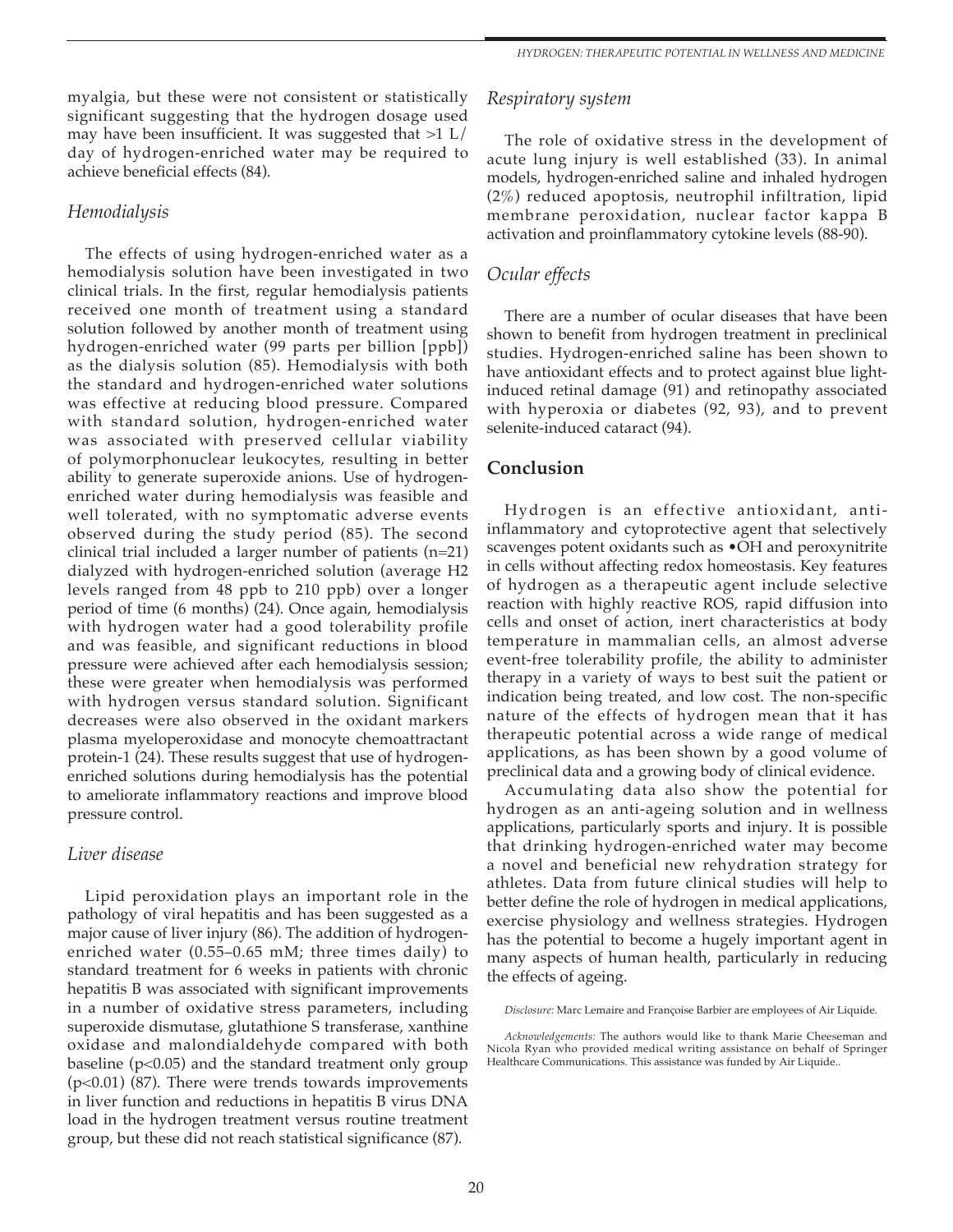#### **References**

- 1. Bavykin DV. A. Zuttel, A. Borgschulte, L. Schlapbach (eds.): Hydrogen as a Future Energy Carrier. J Appl Electrochem 2008;38:1483-1483.
- 2. Ohta S. Molecular hydrogen as a preventive and therapeutic medical gas: initiation, development and potential of hydrogen medicine. Pharmacol Ther 144:1-11.
- 3. Andersen JK. Oxidative stress in neurodegeneration: cause or consequence? Nat Med 2004;10 Suppl:S18-25.
- 4. El Assar M, Angulo J, Rodriguez-Manas L. Oxidative stress and vascular inflammation in aging. Free radical biology & medicine2013;65:380-401.
- 5. Kim YW, Byzova TV. Oxidative stress in angiogenesis and vascular disease. Blood 2014;123:625-631.
- 6. Reuter S, Gupta SC, Chaturvedi MM, Aggarwal BB. Oxidative stress, inflammation, and cancer: how are they linked? Free radical biology & medicine 2010;49:1603-1616.
- 7. Vaziri ND, Rodriguez-Iturbe B. Mechanisms of disease: oxidative stress and inflammation in the pathogenesis of hypertension. Nature clinical practice Nephrology 2006;2:582-593.
- 8. Steinhubl SR. Why have antioxidants failed in clinical trials? Am J Cardiol 2008;101:14D-19D.
- 9. Ohta S. Molecular hydrogen is a novel antioxidant to efficiently reduce oxidative stress with potential for the improvement of mitochondrial diseases. Biochim Biophys Acta 2012;1820:586-594.
- 10. Ohta S, Nakao A, Ohno K. The 2011 Medical Molecular Hydrogen Symposium: An inaugural symposium of the journal Medical Gas Research. Med Gas Res 2011;1:10.
- 11. Ohsawa I, Ishikawa M, Takahashi K et al. Hydrogen acts as a therapeutic antioxidant by selectively reducing cytotoxic oxygen radicals. Nat Med 2007;13:688-694.
- 12. Ghanizadeh A, Berk M. Molecular hydrogen: an overview of its neurobiological effects and therapeutic potential for bipolar disorder and schizophrenia. Med Gas Res 2013;3:11.
- 13. Rosen GM, Pou S, Ramos CL, Cohen MS, Britigan BE. Free radicals and phagocytic cells. Faseb J 1995;9:200-209.
- 14. Itoh T, Hamada N, Terazawa R et al. Molecular hydrogen inhibits lipopolysaccharide/interferon gamma-induced nitric oxide production through modulation of signal transduction in macrophages. Biochem Biophys Res Commun 2011;411:143-149.
- 15. Cai J, Kang Z, Liu WW et al. Hydrogen therapy reduces apoptosis in neonatal hypoxia-ischemia rat model. Neurosci Lett 2008;441:167-172.
- 16. Dixon BJ, Tang J, Zhang JH. The evolution of molecular hydrogen: a noteworthy potential therapy with clinical significance. Med Gas Res 2013;3:10.
- 17. Kurokawa R, Seo T, Sato B, Hirano S, Sato F. Convenient methods for ingestion of molecular hydrogen: drinking, injection, and inhalation. Med Gas Res 2015;5:13.
- 18. Young CL, editor. Hydrogen and Deuterium: Pergamon Press; 1981.
- 19. Barouki R. ) [Ageing free radicals and cellular stress]. Med Sci (Paris) 2006;22:266-272.
- 20. Huang CS, Kawamura T, Toyoda Y, Nakao A. Recent advances in hydrogen research as a therapeutic medical gas. Free Radic Res 2010;44:971-982.
- 21. Okouchi S, Takezai D, Ohnami H, Agishi Y, Kanroji Y, Ikeda S. Electrolyzedreduced water as artificial hot spring water. Journal of the Balneological Society of Japan 2003;53:1-9.
- 22. Okouchi S, Ohnami H, Shoji M et a. Effect of electrolyzed-reduced water as artificial hot spring on human skin and hair. Journal of the Balneological Society of Japan 2005;55:55-63.
- 23. Meffert H, Diezel W, Sonnichsen N. Stable lipid peroxidation products in human skin: detection, ultraviolet light-induced increase, pathogenic importance. Experientia 1976;32:1397-1398.
- 24. Nakayama M, Nakano H, Hamada H, Itami N, Nakazawa R, Ito S. A novel bioactive haemodialysis system using dissolved dihydrogen (H2) produced by water electrolysis: a clinical trial. Nephrol Dial Transplant 2010;25:3026- 3033.
- 25. Shirahata S, Kabayama S, Nakano M et al. Electrolyzed-reduced water scavenges active oxygen species and protects DNA from oxidative damage. Biochem Biophys Res Commun1997;234:269-274.
- 26. Xue J, Shang G, Tanaka Y et al. Dose-dependent inhibition of gastric injury by hydrogen in alkaline electrolyzed drinking water. BMC Complement Altern Med 2014;14:81.
- 27. Powers SK, Jackson MJ. Exercise-induced oxidative stress: cellular mechanisms and impact on muscle force production. Physiol Rev 2008;88:1243-1276.
- 28. Ostojic SM. Serum alkalinization and hydrogen-rich water in healthy men. Mayo Clin Proc 2012;87:501-502.
- 29. Ostojic SM, Stojanovic MD, Calleja-Gonzalez J, Obrenovic MD, Veljovic D, Medjedovic B. Drink with alkaline NORP improve exercise performance in physically active men and women. Serb J Sports Sci 2011;5:83-89.
- 30. Aoki K, Nakao A, Adachi T, Matsui Y, Miyakawa S. Pilot study: Effects of drinking hydrogen-rich water on muscle fatigue caused by acute exercise in

elite athletes. Med Gas Res 2012;2:12.

- 31. Ostojic SM, Stojanovic MD, Hoffman JR. Effectiveness of molecular hydrogen in the management of musculotendinous injuries. Med Sci Sports Exerc 2014;46:S156-S157.
- 32. Sakai T, Sato B, Hara K et al. Consumption of water containing over 3.5 mg of dissolved hydrogen could improve vascular endothelial function. Vasc Health Risk Manag 2014;10:591-597.
- Shen M, Zhang H, Yu C, Wang F, Sun X. A review of experimental studies of hydrogen as a new therapeutic agent in emergency and critical care medicine. Med Gas Res 2014;4:17.
- 34. Hayashida K, Sano M, Ohsawa I et al. Inhalation of hydrogen gas reduces infarct size in the rat model of myocardial ischemia-reperfusion injury. Biochem Biophys Res Commun 2008;373:30-35.
- 35. Sun Q, Kang Z, Cai J et al. Hydrogen-rich saline protects myocardium against ischemia/reperfusion injury in rats. Exp Biol Med 2009;234:1212-1219.
- 36. Zhang Y, Sun Q, He B, Xiao J, Wang Z, Sun X. Anti-inflammatory effect of hydrogen-rich saline in a rat model of regional myocardial ischemia and reperfusion. International journal of cardiology 2011;148:91-95.
- 37. Shinbo T, Kokubo K, Sato Y et al. Breathing nitric oxide plus hydrogen gas reduces ischemia-reperfusion injury and nitrotyrosine production in murine heart. American journal of physiology Heart and circulatory physiology 2013;305:H542-550.
- 38. Fukuda K, Asoh S, Ishikawa M, Yamamoto Y, Ohsawa I, Ohta S. Inhalation of hydrogen gas suppresses hepatic injury caused by ischemia/reperfusion through reducing oxidative stress. Biochem Biophys Res Commun 2007;361:670-674.
- 39. Liu Y, Yang L, Tao K et al. Protective effects of hydrogen enriched saline on liver ischemia reperfusion injury by reducing oxidative stress and HMGB1 release. BMC gastroenterology 2014;14:12.
- 40. Wang F, Yu G, Liu SY et al. Hydrogen-rich saline protects against renal ischemia/reperfusion injury in rats. J Surg Res 2011;167:e339-344.
- 41. Ono H, Nishijima Y, Adachi N et al. Improved brain MRI indices in the acute brain stem infarct sites treated with hydroxyl radical scavengers, Edaravone and hydrogen, as compared to Edaravone alone. A non-controlled study. Med Gas Res 2011;1:12.
- 42. Huang G, Zhou J, Zhan W et al. The neuroprotective effects of intraperitoneal injection of hydrogen in rabbits with cardiac arrest. Resuscitation 2013;84:690- 695.
- 43. Hayashida K, Sano M, Kamimura N et al. H(2) gas improves functional outcome after cardiac arrest to an extent comparable to therapeutic hypothermia in a rat model. Journal of the American Heart Association 2012;1:e003459.
- 44. Du Z, Jia H, Liu J, Zhao X, Wang Y, Sun X. Protective effects of hydrogenrich saline in uncontrolled hemorrhagic shock. Experimental and therapeutic medicine 2014;7:1253-1258.
- 45. Cardinal JS, Zhan J, Wang Y et al. Oral hydrogen water prevents chronic allograft nephropathy in rats. Kidney Int 2010;77:101-109.
- 46. Noda K, Tanaka Y, Shigemura N et al. Hydrogen-supplemented drinking water protects cardiac allografts from inflammation-associated deterioration. Transpl Int 2012;25:1213-1222.
- 47. Sun Q, Kawamura T, Masutani K et al. Oral intake of hydrogen-rich water inhibits intimal hyperplasia in arterialized vein grafts in rats. Cardiovasc Res 2012;94:144-153.
- 48. Buchholz BM, Kaczorowski DJ, Sugimoto R et al. Hydrogen inhalation ameliorates oxidative stress in transplantation induced intestinal graft injury. Am J Transplant 2008;8:2015-2024.
- 49. Kawamura T, Huang CS, Tochigi N et al. Inhaled hydrogen gas therapy for prevention of lung transplant-induced ischemia/reperfusion injury in rats. Transplantation 2010;90:1344-1351.
- He J, Xiong S, Zhang J et al. Protective effects of hydrogen-rich saline on ulcerative colitis rat model. J Surg Res 2013;185:174-181.
- 51. Ono H, Nishijima Y, Adachi N et al. Hydrogen(H2) treatment for acute erythymatous skin diseases. A report of 4 patients with safety data and a non-controlled feasibility study with H2 concentration measurement on two volunteers. Med Gas Res 2012;2:14.
- Li Q, Kato S, Matsuoka D, Tanaka H, Miwa N. Hydrogen water intake via tube-feeding for patients with pressure ulcer and its reconstructive effects on normal human skin cells in vitro. Med Gas Res2013;3:20.
- 53. Ishibashi T, Sato B, Rikitake M et al. Consumption of water containing a high concentration of molecular hydrogen reduces oxidative stress and disease activity in patients with rheumatoid arthritis: an open-label pilot study. Med Gas Res 2012;2:27.
- 54. Ishibashi T. Molecular hydrogen: new antioxidant and anti-inflammatory therapy for rheumatoid arthritis and related diseases. Curr Pharm Des 2013;19:6375-6381.
- 55. Kamimura N, Nishimaki K, Ohsawa I, Ohta S. Molecular hydrogen improves obesity and diabetes by inducing hepatic FGF21 and stimulating energy metabolism in db/db mice. Obesity (Silver Spring) 2011;19:1396-1403.
- 56. Kajiyama S, Hasegawa G, Asano M et al. Supplementation of hydrogen-rich water improves lipid and glucose metabolism in patients with type 2 diabetes or impaired glucose tolerance. Nutr Res 2008;28:137-143.
- 57. Ohsawa I, Nishimaki K, Yamagata K, Ishikawa M, Ohta S. Consumption of